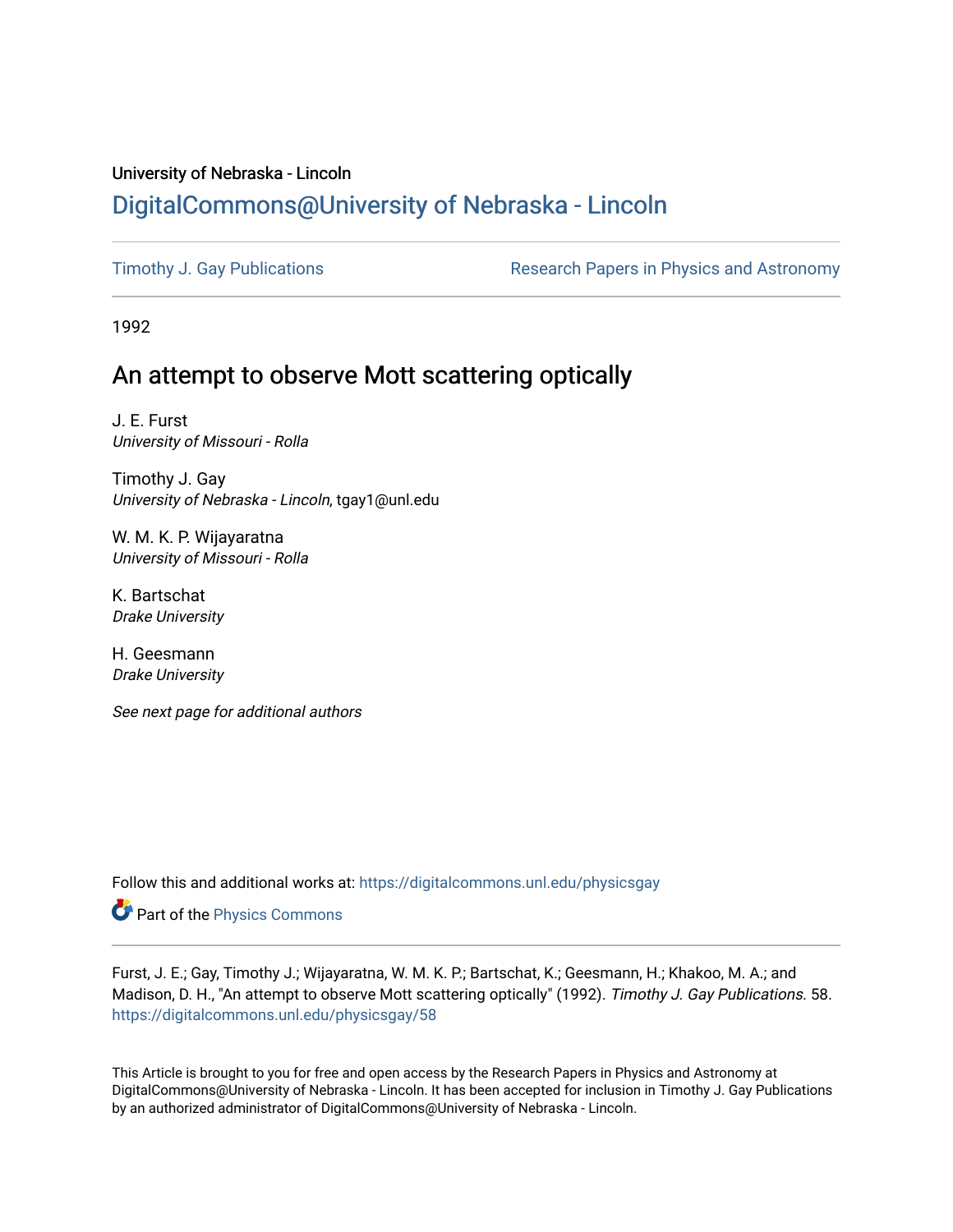# Authors

J. E. Furst, Timothy J. Gay, W. M. K. P. Wijayaratna, K. Bartschat, H. Geesmann, M. A. Khakoo, and D. H. Madison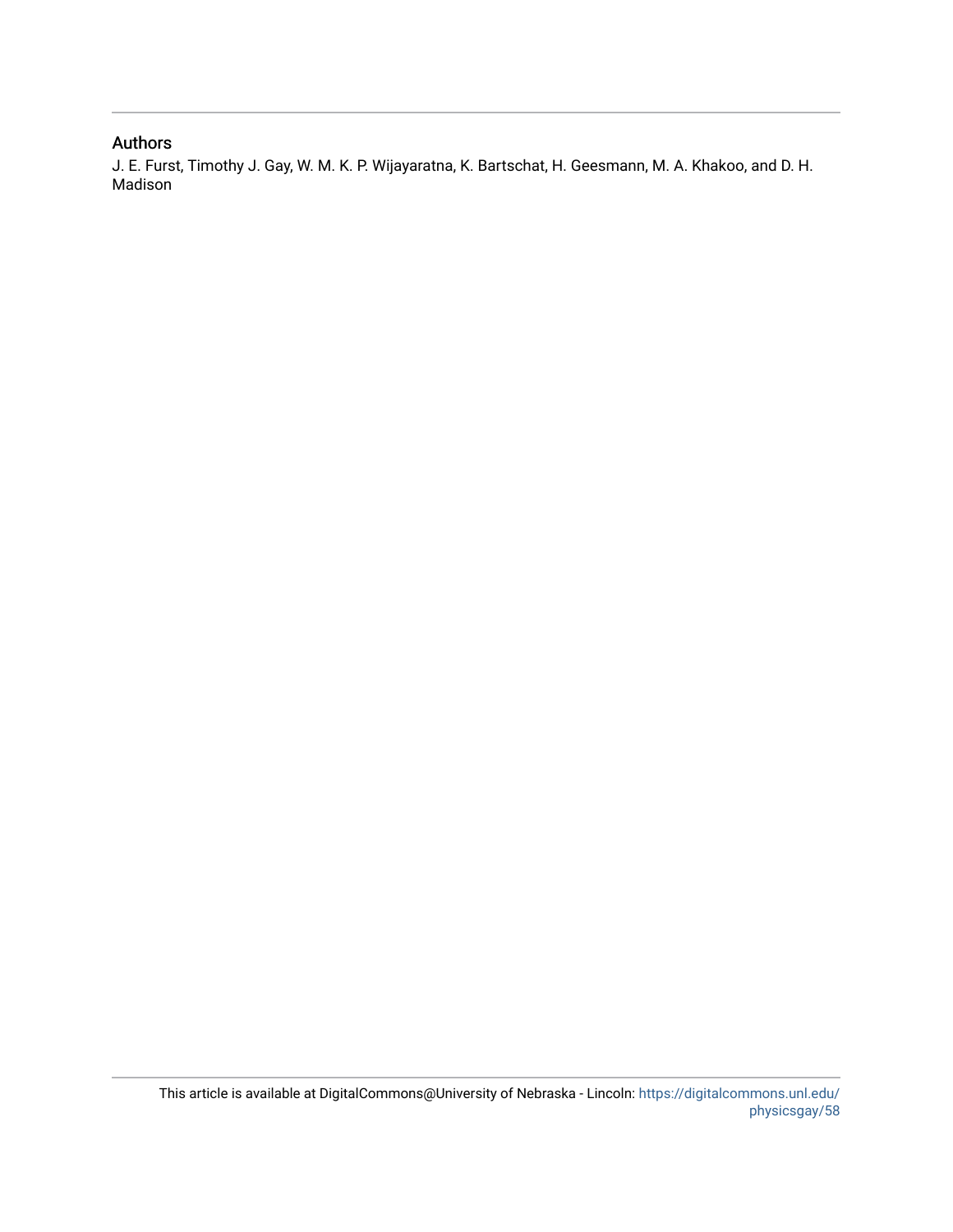## **An attempt to observe Mott scattering optically**

J E Furst†, T J Gay†, W M K P Wijayaratna†, K Bartschat‡, H Geesmann†§, M A Khakoo†|| and D H Madison†

**7** Physics Department and Laboratory of Atomic and Molecular Research, University of Missouri-Rolla, Rolla, **MO** 65401, **USA** 

**P** Physics and Astronomy Department, Drake University, Des Moines, IA 50311, USA

Received **I1** September **1991** 

**Abstract.** We report an attempt to make **an** optical observation of **Matt** scattering, involving the first studies of inelastic collisions between polarized electron^ and **a** heavy noble **gas.**  Polarization fractions of light emitted by the  $5p^{5}6p[\frac{5}{2}](^{3}D_{3})$  state of Xe following impact excitation in **an** axial collision geometry **were** measured as a funclion **of** the incident electron energy, and compared with distorted-wave Bom calculations. **The** theoretical and experimental results agree qualitatively in the energy range where cascade contributions to the photon signal are small. We failed to measure non-zero **values** of the linear polarization fraction  $\eta_1$ , which would have constituted unambiguous evidence for Mott scattering and/or the importance of higher-order excitation processes in this system.

### **1. Introduction**

When atomic targets are excited by fast projectiles, the radiation emitted by the excited atoms is generally polarized. Measurement of the polarization is a good way to study the excitation dynamics (Andersen et *al* **1988,** Blum **1981,** Fano and Macek **1973).** The types of polarization that do not vanish in a given collision depend on its symmetry; a number of possible symmetries are illustrated in figure 1. Consider the simplest possible axial collision geometry (figure  $1(a)$ ). If the initial momenta of the (unpolarized) projectiles define the  $\hat{z}$  axis and photons are observed along  $\hat{y}$ , then for an isotropic target and no detection of the scattered projectiles the only standard component of polarization which can be non-zero is

$$
\eta_3 \equiv \frac{I(0^{\circ}) - I(90^{\circ})}{I(0^{\circ}) + I(90^{\circ})}
$$
\n(1)

where  $I(\theta)$  is the intensity of light polarized along the axis which makes an angle  $\theta$ geometrically defined along  $\hat{y}$ , then two more polarization fractions may be non-zero: **with** *I* (figure 1). If the collision symmetry is reduced so that an axial vector is now

$$
\eta_1 = \frac{I(45^\circ) - I(135^\circ)}{I(45^\circ) + I(135^\circ)}\tag{2}
$$

and

$$
\eta_2 \equiv \frac{I(\sigma^+) - I(\sigma^-)}{I(\sigma^+) + I(\sigma^-)}\tag{3}
$$

§ Present address: Physikalisches Institut, Universität Münster, Federal Republic of Germany.

<sup>11</sup>Permanent address: Physics Department, California State University-Fullenon. Fullerton, CA **92634-9480,**  USA.

0953-4075/92/051089+08\$04.50 © 1992 IOP Publishing Ltd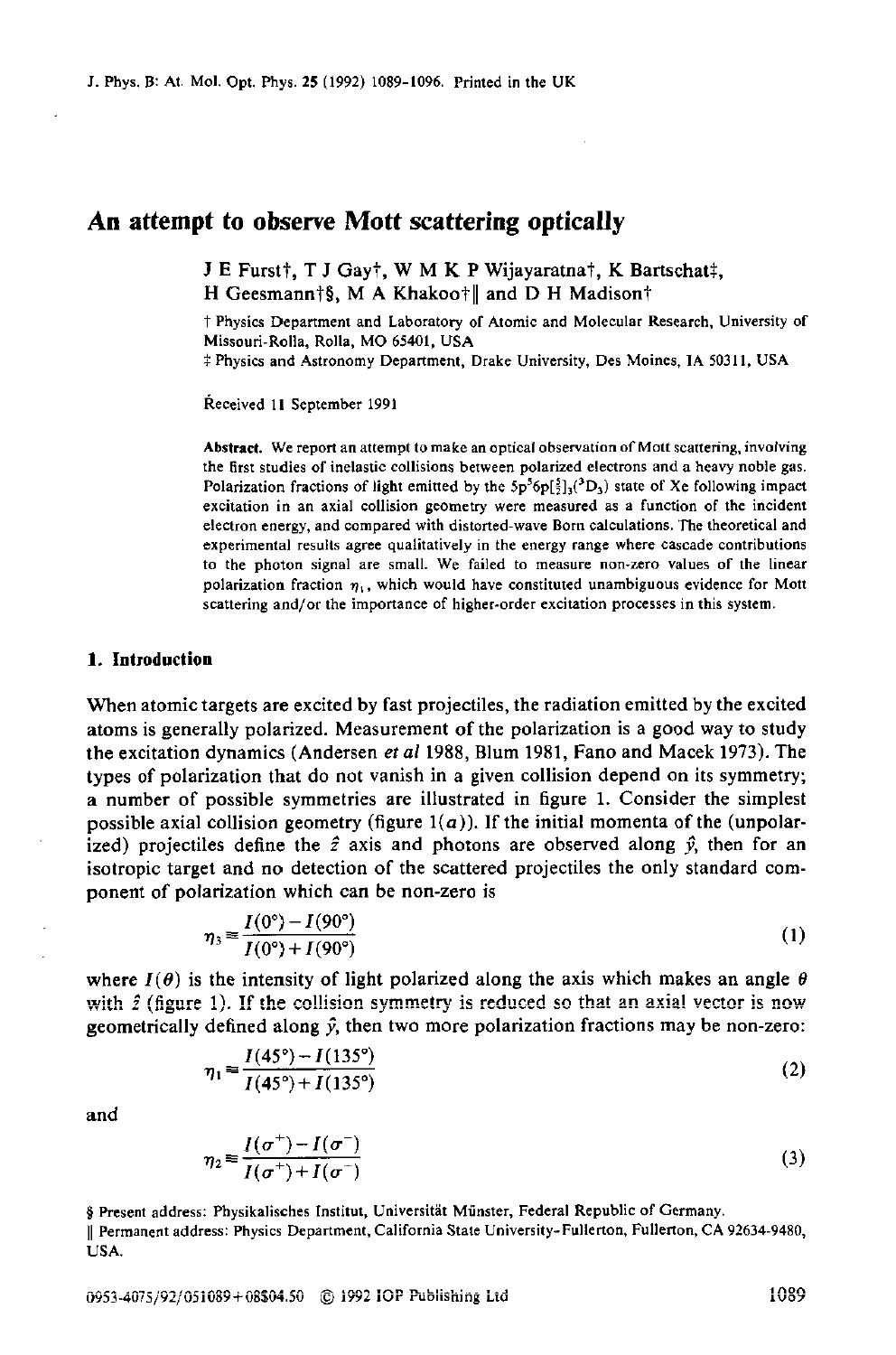

**Figure 1. Various collision symmetries. Axial vectors defined by the collision geometry**   $((b)$  and  $(c)$ ) or the electron polarization  $((d)$  and  $(e)$ ) are indicated by concentric circles and dots. The coordinate system for the discussion in the text and this figure is shown between  $(d)$  and  $(e)$ .

where  $\sigma^+$  ( $\sigma^-$ ) corresponds to right-(left-)handed circularly polarized light. Such symmetry breaking occurs, for example, if the photons are observed in coincidence with deflected projectiles (figure  $1(b)$ ) or if, in the case of beam-foil excitation, the foil normal is tilted away from  $\hat{z}$  (figure  $1(c)$ ).

Another way to introduce an axial vector into the collision geometry is to use transversely spin-polarized electrons as the incident particles, while retaining the azimuthal symmetry of the target and projectile-detection geometries. Ira target electron is replaced by one from the polarized incident beam in an exchange excitation, the atom may become spin-oriented  $(\langle S_v \rangle \neq 0)$ . When subsequent optical transitions are observed between states *li)* and *If)* with well defined total electronic angular momenta  $J_i$  and  $J_f$ , this spin orientation leads to non-vanishing values of  $\eta_2$ . The first successful optical electron polarimeter was based on this principle (Farago and Wykes 1969, Wykes **1971,** Eminyan and Lampel **1980;** see also, e.g., Nap *ef a1* **1988).** Even if the fine-structure of the excited state is unresolved, residual spin-orbit coupling in the atom can, after some time interval, convert spin orientation to orbital orientation for excited states with  $L>0$ , resulting in circular polarization of the emitted light (Gay **1983,** Goeke et *a1* **1987).** These considerations apply as well to the case of direct excitation when the initial target state is electron-spin polarized (Jitschin *et a1* **1984).** 

Non-zero values of  $\eta_2$  may also result from asymmetric deflection of the polarized incident electrons caused by spin-orbit forces, or Mott scattering (figure **l(e)).** In this case, a net orbital orientation of the target  $((L<sub>v</sub>) \neq 0)$  can be produced directly during the collision. Mott scattering can be expected to cause appreciable values of  $\eta_2$  only for high-Z atoms. recase, a net orb<br>the collision. I<br>for high-Z ato

The linear polarization fraction  $\eta_1$  may or may not vanish, depending on the angular momentum coupling of the excited state and the excitation dynamics. Bartschat and BIum **(1982;** see also Bartschat et *a/* **1982,** Bartschat **1989)** have considered scatteringangle-integrated experiments involving collisions in which the total (target plus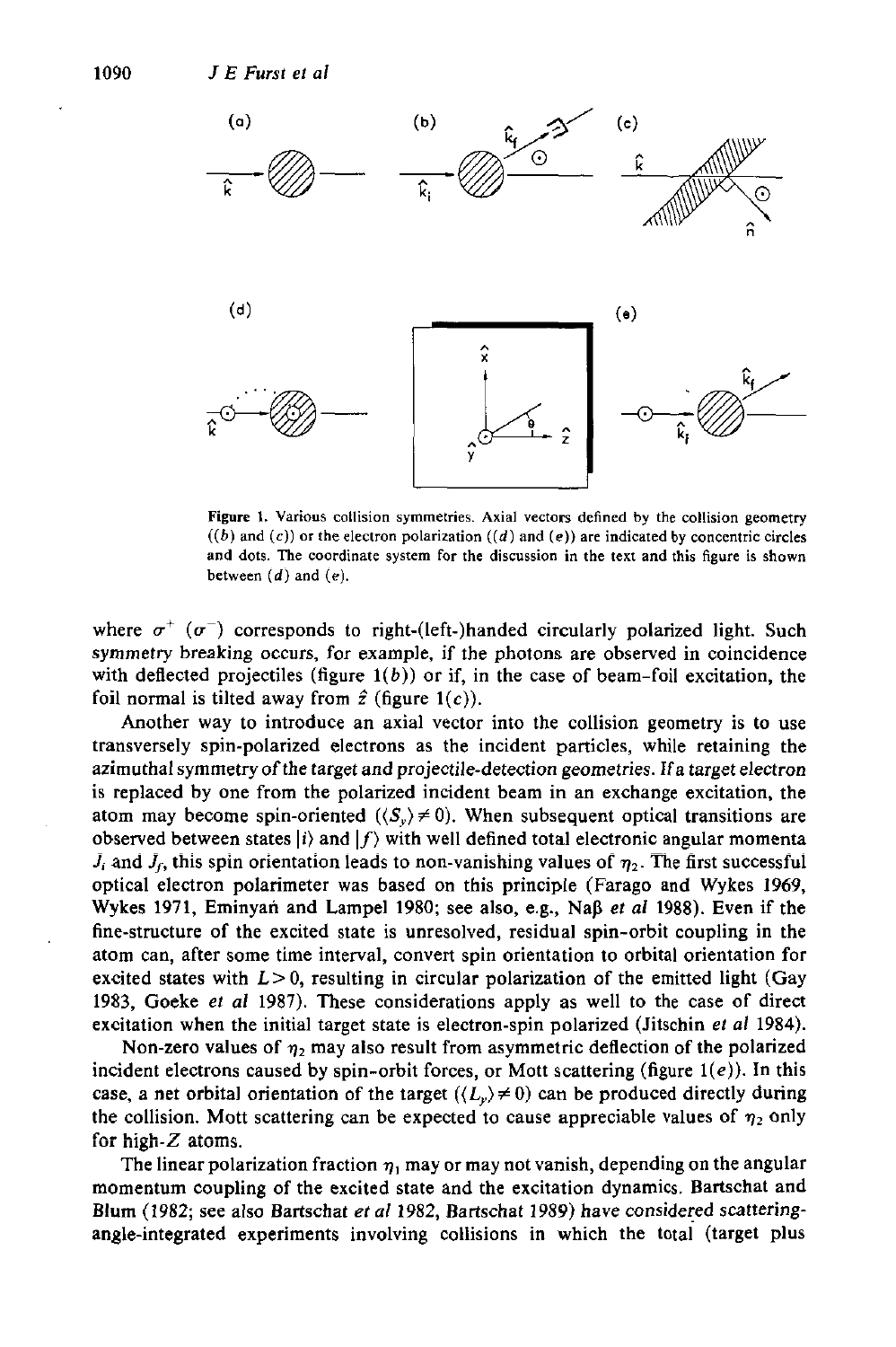continuum electron) spin and orbital angular momenta can be decoupled, i.e. described in an LS coupling scheme. They found that

$$
\eta_1 = C \sum_{K} \left[ (2K+1)^{1/2} (2J+1) (KQkq) 21) \begin{Bmatrix} K & k & 2 \\ L & S & J \\ L & S & J \end{Bmatrix} A_{KQ}(L) O_{kq}(S) \right]
$$
  
\n
$$
k = q = 1 \qquad K = 2, 0 \qquad Q = 0 \qquad (4)
$$

where  $L$ ,  $S$ , and  $J$  refer to the excited atomic state,  $A$  is the atomic orbital alignment tensor,  $\overline{O}$  is the spin orientation tensor and  $\overline{C}$  is a numerical constant. The two symbols in parentheses and brackets preceding  $A_{KQ}$  are Clebsch-Gordan and 9-j coefficients, respectively.

When the atomic excited states are well LS coupled, this expression for  $\eta_1$  is identically zero. It is instructive to consider processes which invalidate equation **(4):** 

(i) Exchange excitation of states which are not well LS coupled (figure  $1(d)$ ). For such states (e.g., the  $6^{3}P_1$  states of Xe and Hg) the L and S appearing in the 9-j symbol are not generally good quantum numbers. As a result, the symmetry properties of the 9-j no longer require  $\eta_1$  to vanish. Moreover, the restrictions on *K*, *Q*, *k* and *q* are lifted because the alignment and orientation tensor components of the excited state can no longer be factored into time-independent L and *S* terms. This coupling of L and *S,* or equivalently, orientation and alignment, results from the strong magnetic forces in the atom responsible for the breakdown of the LS coupling scheme. Electron exchange is still required for  $\eta_1$  to be non-zero.

(ii) Mott scattering (figure  $1(e)$ ). Even if the final state is well LS coupled, an asymmetric scattering process eliminates the restrictions **on** *K* and *Q,* i.e. alignment tensor components other than that corresponding to the second moment of electron distribution along  $\hat{z}$  can be non-zero. Specifically,  $\eta_1$  can be non-zero with or without electron exchange when  $K = 2$  and  $Q = 1$ . Again, Mott scattering will be important only with high- $Z$  targets.

(iii) Higher-order scattering processes (figure  $1(e)$ ). It is possible, in principle, for excitation to occur in which the final state is well  $LS$  coupled but which proceeds during the collision time by temporary population of a non- $LS$  coupled intermediate state (or states). In other words, spin-orbit forces could decouple L and *S* for the target electrons during the collision, even though the asymptotic state is well *LS*  coupled. Such processes would allow  $\eta_1 \neq 0$  by a lifting of the restriction on K, Q, *k* and *q* during the collision time with a subsequent 'freezing-in' of, e.g.,  $K = 2$  and  $Q = 1$ in the final state. This could occur with or without electron exchange. The consequences of higher-order processes are essentially indistinguishable from those of Mott scattering.

The polarization of light emitted in scattering-angle-integrated experiments will generally depend on a combination of the mechanisms listed above. It is useful to try to disentangle their effects, and to assess their relative importance. Often, theoretical analyses of atomic scattering assume the validity of  $LS$  coupling during the collision and/or a lack of spin-orbit forces **on** the continuum electron. Perturbative methods have almost invariably ignored higher-order processes with heavy targets. Observations of polarization effects due to specific mechanisms can thus provide rigorous tests of such assumptions.

In the experiment reported here, we have attempted to make an unequivocal optical observation of Mott scattering (possibly in combination with higher-order effects) by studying excitation of an LS coupled state in a heavy atom. The polarization effects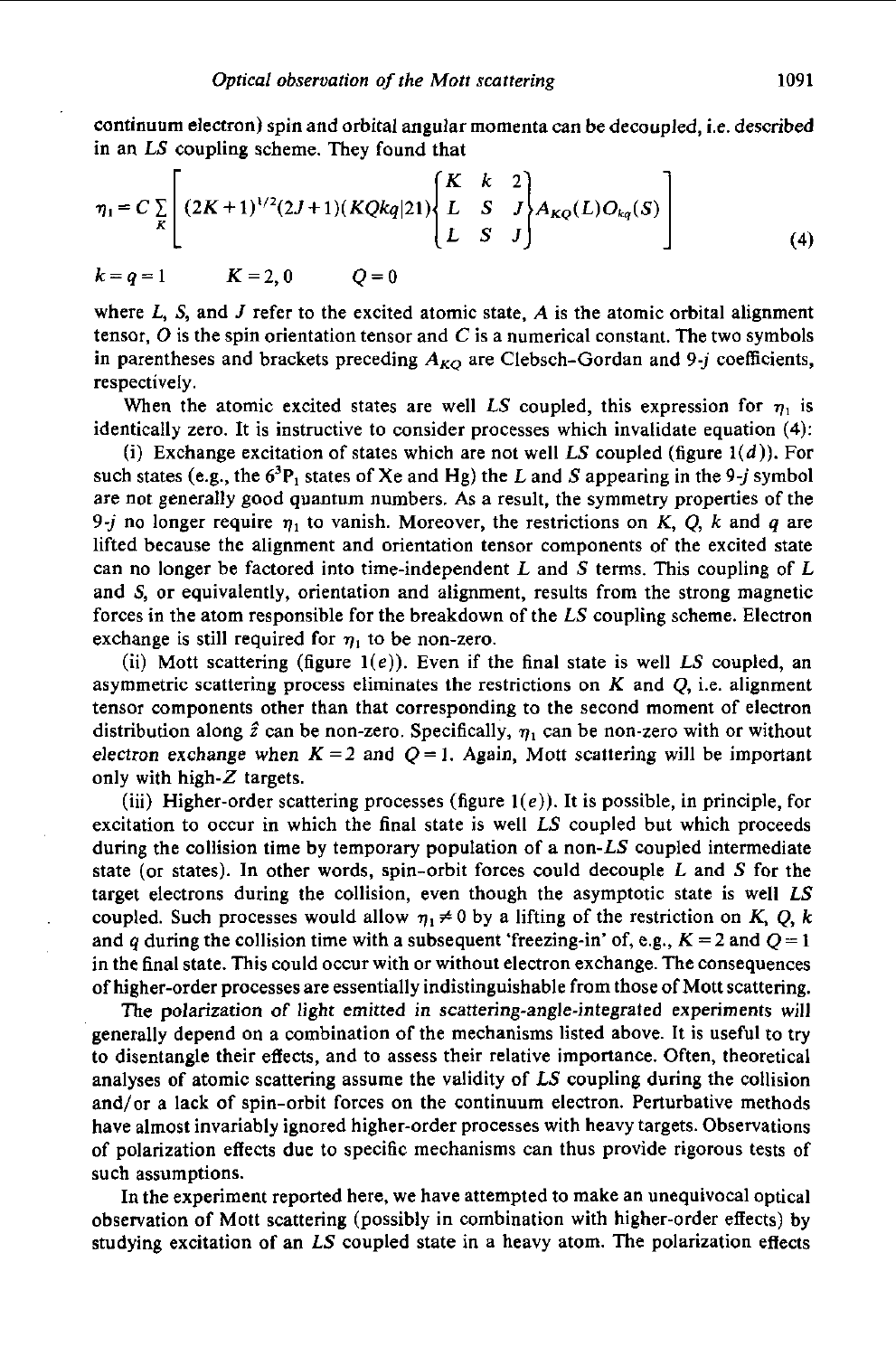of Mott scattering have probably been observed in several previous experiments with heavy targets, but they were not clear-cut. Non-zero values of  $\eta_2$  are ambiguous because they can be caused by simple exchange excitation. In experiments by the Munster group (Bartschat *et al* 1982, Wolcke *et al* 1983), non-zero  $\eta_1$  values were reported for Hg, where Mott scattering is certainly important. They considered, however, excitation of the  $6^{3}P_1$  level, which is not well LS coupled. Thus, again, the evidence for Mott scattering was obscured by other dynamical effects.

The experiment of Jitschin *el* al(1984) might have produced such evidence, in that they considered excitation of well  $LS$  coupled states, but their target was Na, in which spin-orbit forces on the continuum electron should be very small (see, e.g., McClelland et *a/* 1990). More recently, Eschen *ef* al (1989), in an experiment similar to that of Jitschin *ef al,* used a Cs target, for which Mott scattering could possibly be expected to produce non-zero  $\eta_1$  values (Nagy *et al 1984*). Unfortunately, neither group was specifically interested in isolating the effects of continuum spin-orbit forces as such, and their reported measurements of  $\eta_1$  are cursory. Jitschin *et al* observed that '[ $\eta_1$ ] was found to vanish within the experimental uncertainty [of **0.0151,'** and Eschen et al found  $\eta_1$  to have 'small values' (which, from figure 9 of their report, appear to be consistent with zero).

We used a Xe target, which has a  $Z$  comparable to that of Cs. Moreover, Xe exhibits generally larger elastic Mott asymmetries than does Cs at low energies (Klewer *et al 1979a, b), which suggests that a non-zero*  $\eta_1$  might be observable with this target. In addition to careful measurements of  $\eta_1$ , we have determined  $\eta_2$  and  $\eta_3$  as a function of incident electron energy. This is the first experimental study of inelastic collisions between polarized electrons and a heavy noble gas. The  $5p^56p[\frac{5}{2}]_3(^3D_3)$  state of Xe (Moore **1971)** is the only one which has the combination of good LS coupling, an optical decay path  $(6^3D_3-5p^56s[\frac{3}{2}]_3^0(^3P_2)$ ; 882 nm), and adequate separation in energy from the next higher intermediateiy-coupied state which couid popuiate it by cascade decay. The latter criterion is important because it is desirable to make measurements at energies well above the excitation threshold of the primary state, to minimize statistical uncertainty, while cascade contributions from higher-lying non-LS coupled states compromise the measurement. Since our electron beam has an energy width of  $\sim$ 0.2 eV, it is straightforward to separate the  $6<sup>3</sup>D<sub>3</sub>$  state, with a threshold at 9.72 eV, from the nearest non-LS coupled state  $(5p^55d[\frac{7}{2}]\frac{3}{3}(^3F_3))$  with a threshold at 10.04 eV. A concommitant advantage of the  $6<sup>3</sup>D<sub>3</sub>$  state is that radiation trapping, a potentially serious problem with the  ${}^{2}P_{3/2,1/2}$  states studied in the alkalis, is negligible.

## **2. Experiment**

The experimental apparatus is shown schematically in figure 2 (Gay *ef* a/ 1992). Longitudinally polarized electrons are produced by photoemission from a GaAs crystal. The beam of electrons extracted from the crystal is bent by 90"in a spherical electrostatic deflector and thus becomes transversely polarized. Upon exiting the source chamber, the beam enters a concentric-cylinder Mott analyser where its degree of polarization can be determined, and then passes through a solenoidal spin rotator before entering the target chamber.

In the target chamber, the beam is decelerated to the requisite collision energy before colliding with an effusive beam of Xe directed downward into a **23001s-'**  diffusion pump. Light emitted from the collision volume towards the optical polarimeter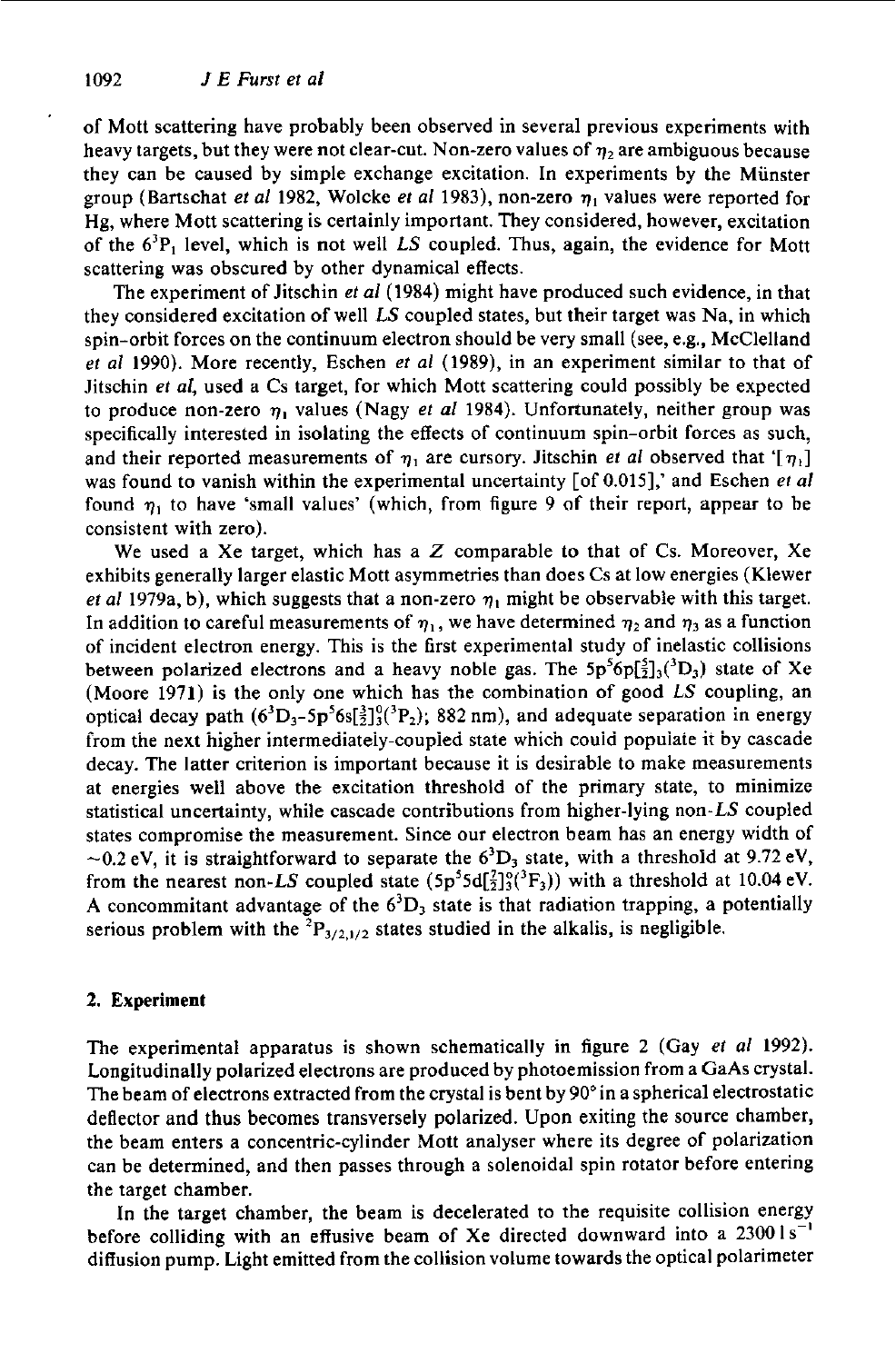

**Figure 2. Schematic diagram of the experimental apparatus showing, in particular, the spin rotator (I), Xe target (2). and optical polarimeter (3).** 

is collected and focused to a parallel beam by a spherical lens which is an integral part of the target-chamber vacuum wall. The light then passes through a polarizing **film,** a quarter-wave retarder, and a narrow-band interference filter before being refocused onto the GaAs photocathode of a cooled photon-oounting photomultiplier tube. For measurements of  $\eta_1$  and  $\eta_3$ , the polarizer and retarder are rotated together to minimize the optical train's instrumental polarization. For  $\eta_2$  measurements, the linear polarizer and retarder positions are switched, and only the retarder is rotated. In the case of  $\eta_1$  and  $\eta_2$ , which are proportional to the electron beam polarization, **P,** instrumental asymmetries can be eliminated by flipping the incident electron polarization optically in the GaAs source:

The absolute energy scale for **our** measurements was set by determining the voltage corresponding to the onset of photon production from the target, and setting it equal to 9.72 eV, the  $6^{3}D_3$  threshold. Because the excitation onset is associated with the highest energy electrons in the beam (at the top of a  $\sim 0.2$  eV wide distribution), cascading from higher-lying states is eliminated by remaining at or below **10.0 eV** on this scale. Background subtraction can be a serious problem near threshold where count rates are relatively low. Background sources in this experiment were photomultiplier tube dark count, a weakly energy-dependent electron-beam-related signal with no target gas, and a small residual contribution from electron-gas collisions occurring outside the direct line-of-view of the optical train.

Measurements of  $\eta_1$  and  $\eta_2$  made with two electron helicities indicated that instrumental asymmetries in the optical train were  $\leq 0.01$  for both circular and linear polarization analysis. These asymmetries could be eliminated in the  $\eta_1$  and  $\eta_2$  results, but we expect our  $\eta_3$  measurements, which are spin-independent, to be systematically in error by an amount of the order of  $\pm 0.01$ .

#### 3. Results

Results for  $\eta_2$  and  $\eta_3$  between 9.5 and 100 eV are shown in figures 3–6. Shown also are the results of new first-order distorted-wave Born approximation (DWBA) calculations which include spin-orbit forces on the continuum electron, and which provide a theoretical benchmark for our measurements (Barschat and Madison **1987).** 

At threshold the values of  $\eta_2$  and  $\eta_3$  are constrained kinematically, because the  ${}^{3}D_3$  state must be excited solely by exchange (which is true at all energies), and only the states with initial values of  $L_z = 0$  may be populated. Taking into account isotopic abundances and hyperfine depolarization effects, these values are  $\eta_2 = 0.708P$ , and  $\eta_3 = 0.387$  (see, e.g., Wolcke *et al* 1983). Given a typical electron beam polarization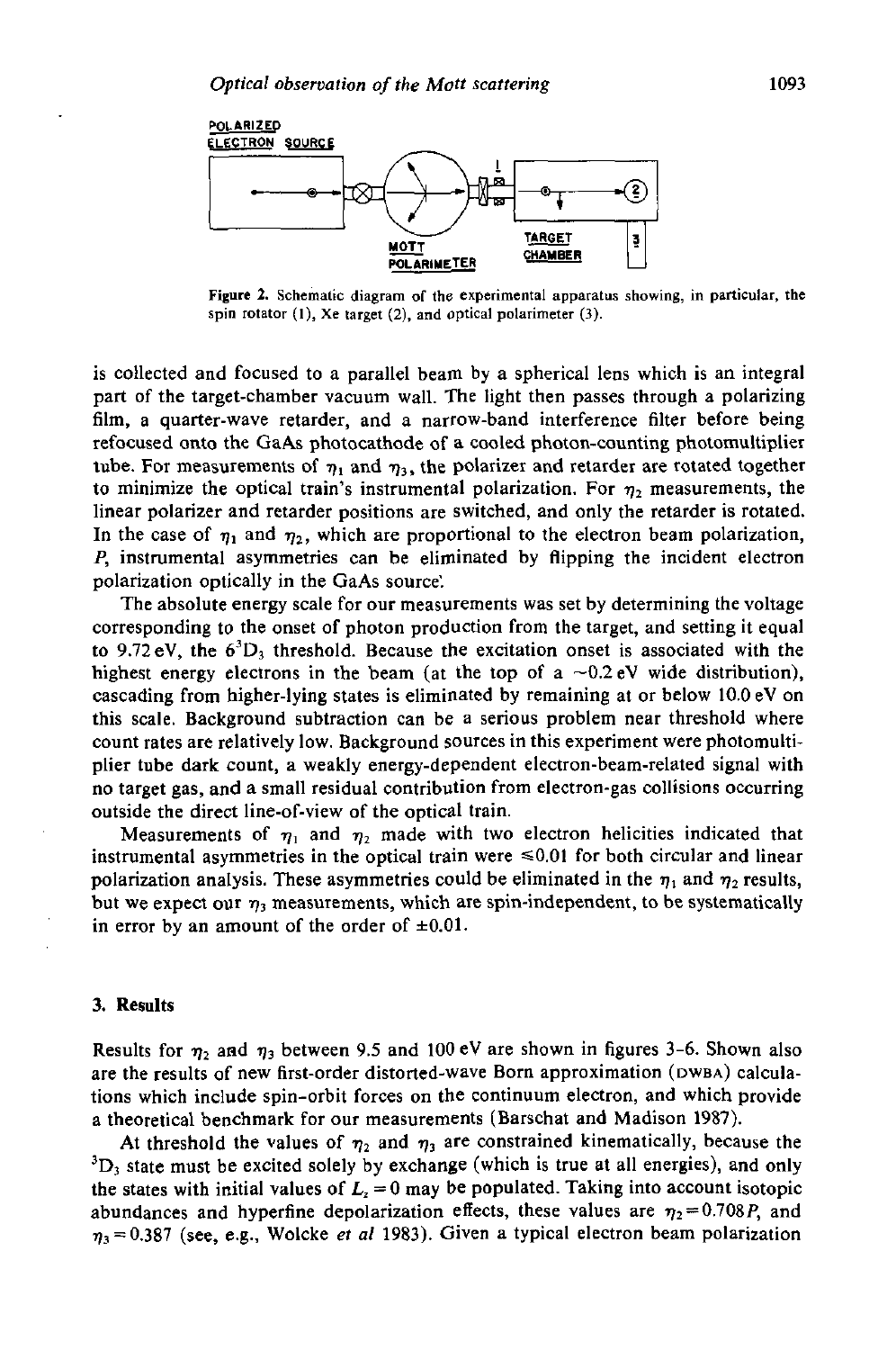

**Figure 3.** Circular polarization fraction  $\eta_2$  for the 882 nm,  $5p^56p(^3D_3)-5p^56s(^3P_2)$  transition **in Xe as a function of maximum energy of the bombarding electron beam. The arrow**  indicates the kinematically determined threshold value for  $\eta_2$  of 0.184 for an electron polarization  $P = 0.26$ . The threshold energy is 9.72 eV. Experimental uncertainties are statistical only; DWBA theory is shown'by the solid line connecting discrete calculated points.



**Figure 4. Data as in figure 3 over a larger energy range.** 

of 0.26, both experimental threshold limits are consistent with these kinematic values. Moreover, the polarization fractions make a discontinuous transition from their threshold values to values consistent with zero at an energy of 9.6 eV, independently defined using a separate excitation run. This gives us confidence that **our** background subtraction procedure near threshold is proper.

As the beam energy is increased above lOeV, cascading begins to affect the polarization. In the high energy limit, the ratio of exchange to direct excitation cross sections vanishes, so all the photons detected will have resulted **from** cascades from non-LS coupled states with singlet components. Thus  $\eta_2$  must approach zero, since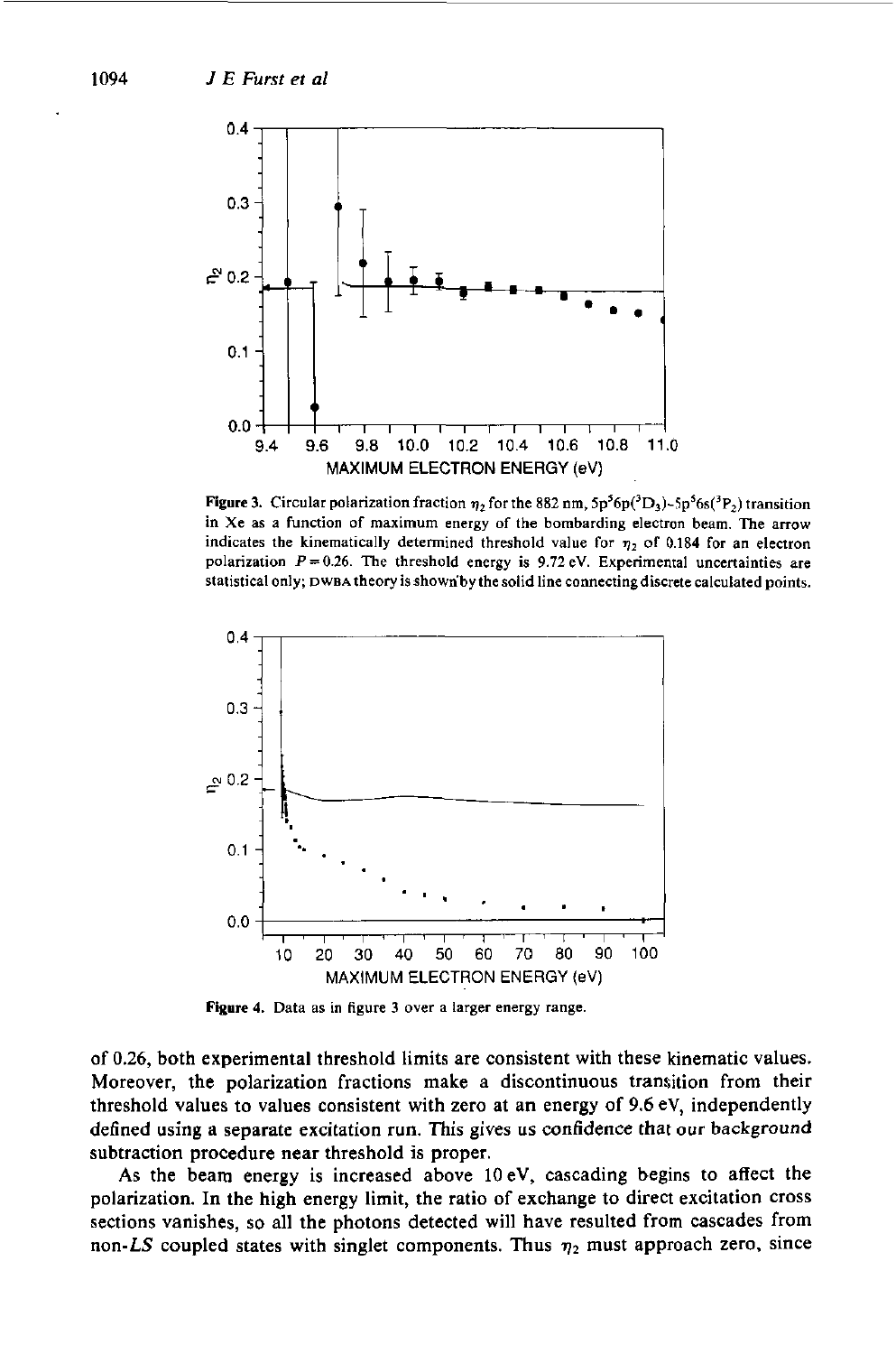

**Figure 5. The linear** polarization fraction *7,* **versus** maximum electron **energy.** Kinematic threshold limit of 0.387 indicated.



**Figure** *6.* **Data as in figure** *5* **over a larger energy range** 

no spin polarization is transferred to the atom in a direct process. In addition, only  $|L_z| = L$  states are excited in the high-energy limit, because longitudinal momentum transfer from the fast electron vanishes (Fano and Macek, 1973). This forces  $\eta_3$  to be negative no matter which states are initially populated. The importance of cascading invalidates any comparison between experiment and theory above 10 eV; below 10 eV the agreement between the two is good (figures **3,** *5),* although one must remember that they are constrained to have the same value at 9.7 eV.

Finally, we have measured  $\eta_1$  at 9.9 eV to be 0.004 ± 0.006. This statistical accuracy required approximately **50** h of running time, exclusive of periodic excitation function checks of the beam energy. Our subsequent theoretical calculation of  $\eta_1$  at this energy is  $-2.6 \times 10^{-5}$ , assuming  $P = 0.26$ . It appears that, at least with Xe, optical observations of Mott scattering are not immediately feasible. Thus, integrated spin-orbit forces on